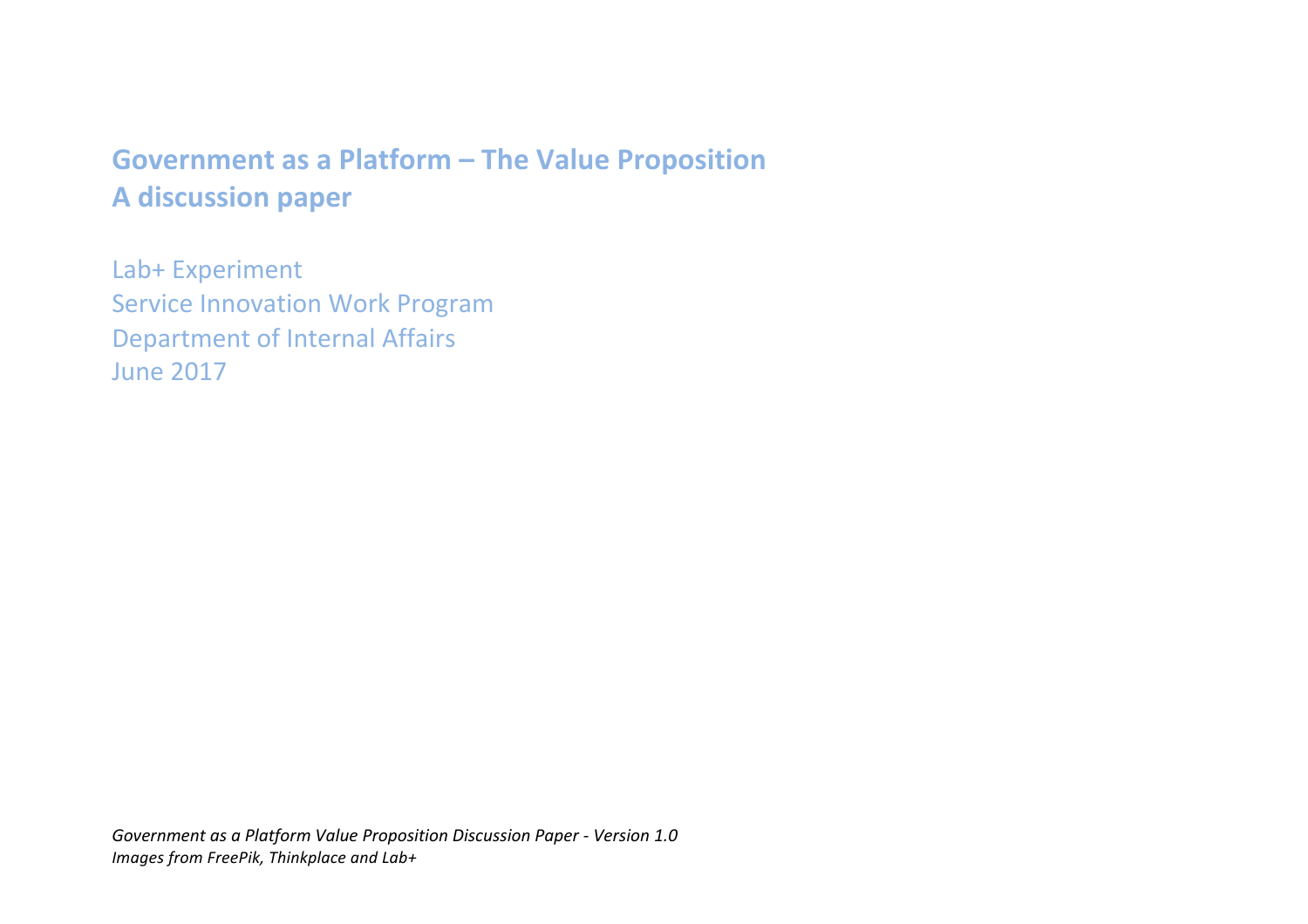### A Story – How flipping a simple switch saved a lot of time and money

Many interactions with government are trivial, or administrative, like a visit to the doctor to be sure a minor issue isn't something bigger. As soon as issues become even a little bit more complicated. they are often not resolved with a single visit.

Frequently a caregiver, counselor, doctor, physio, claims processer, etc. will review an application, make an assessment, determine a course of action, and then get approval for funding or next steps. Approval processes like these are part of many government interactions.

We're used to these processes, and we've gotten used to waiting for approvals and results.

So it isn't uncommon or surprising to any of us to hear about a process that includes searching for a provider... meeting for assessment... hearing that a request for approval is required... then making another appointment, perhaps elsewhere, with different evidence... or getting re-approval or assessment if treatment or service is ongoing.

We often don't know that caregivers and other service providers can be required to fill out scores of data fields, sometimes on paper, to get approval and funding to provide care or service. We often

don't think about the cost somewhere in government to review and decide on all of these requests.

For one service, a simple innovation changed the entire equation. An analyst in Wellington realised that for one service they provided approval for, only four data fields determined the approval process in ~95% of cases.

Others in the agency rallied around this discovery and went further  $-$  exposing these four criteria to their providers, alongside a few questions about risk. Processes and forms were changed to make it easier for qualified providers who could tick these boxes. Even further, they began investigating automation of the process that would allow caregivers to provide assessment, approval and service in the same visit.

This simple change, exposing data and a process, saved people time, reduced stress and uncertainty, reduced paperwork, and saved money for service providers and approval agencies. This change in approach is at the core of Government as a **Platform**, which is a more ambitious extension of this same idea.



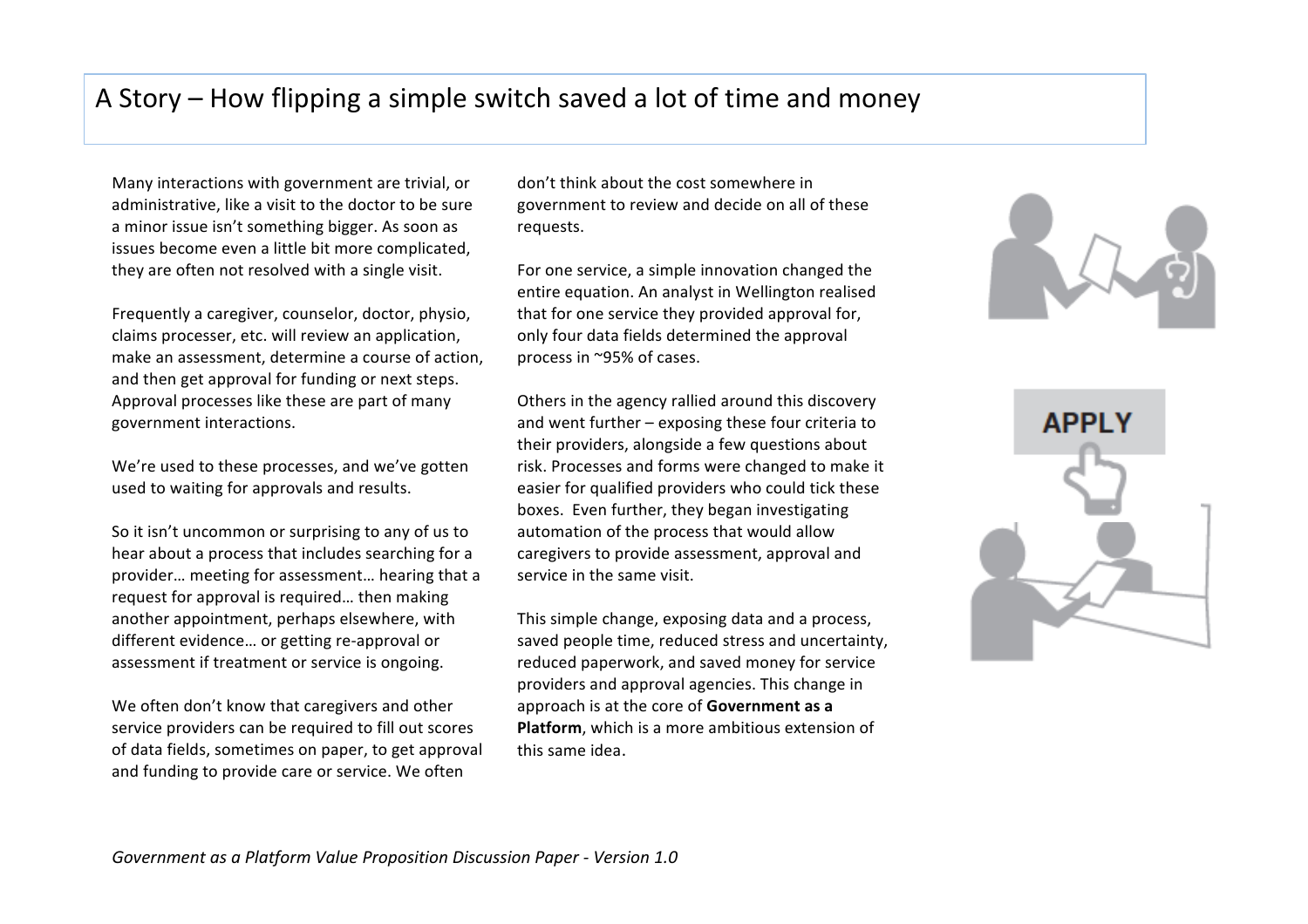#### **Executive Summary**

Government as a Platform is about making certain data and decision rules of government open and available digitally and for use by others through an orderly and reliable platform. This paper is an early exploration of the value proposition for Government as a Platform to New Zealand.

Incorporating a platform approach to service delivery enables civic and private sector actors to deliver additional convenience, function and service to meet the broad spectrum of public needs that government by itself could not.

The Apple appstore is one example of such a platform that enables orderly extension and contribution by others, while GPS is just one existing example of Government as a Platform.

**For government itself** the benefits start with short-term cashable savings and averted costs. Trials show reduced call centre contacts, lower staff contact, and more rapid processing of requests. The scale and scope benefits in moving from trials to a broad Government as a Platform approach are much larger, as government could use common data collection and management.

As other partners meet an increasingly diverse set of public needs, discontent with government is reduced. Government is enabled to focus its efforts strategically, and on what it does best.

**For the public, time and convenience are** important benefits. Certain life events require lots of government contact at once, which can be a negative experience if services are disjointed. This time impact can be large for those running a business, or managing amongst disadvantage.

**The social benefits** could be particularly high. Many disadvantaged New Zealanders are particularly time poor. Lack of time, stress and uncertainty are barriers to service, preventing the help we hope to deliver via government.

**The economy** benefits from enabling innovation and entrepreneurship. Government-enabled networks have been a foundation of productivity. Government as a Platform has demonstrated the potential to enable economic and public good.

**Finally**, if government does not adopt the tools driving economic productivity gains, it is forced to take a rising share of inputs or face funding cuts.







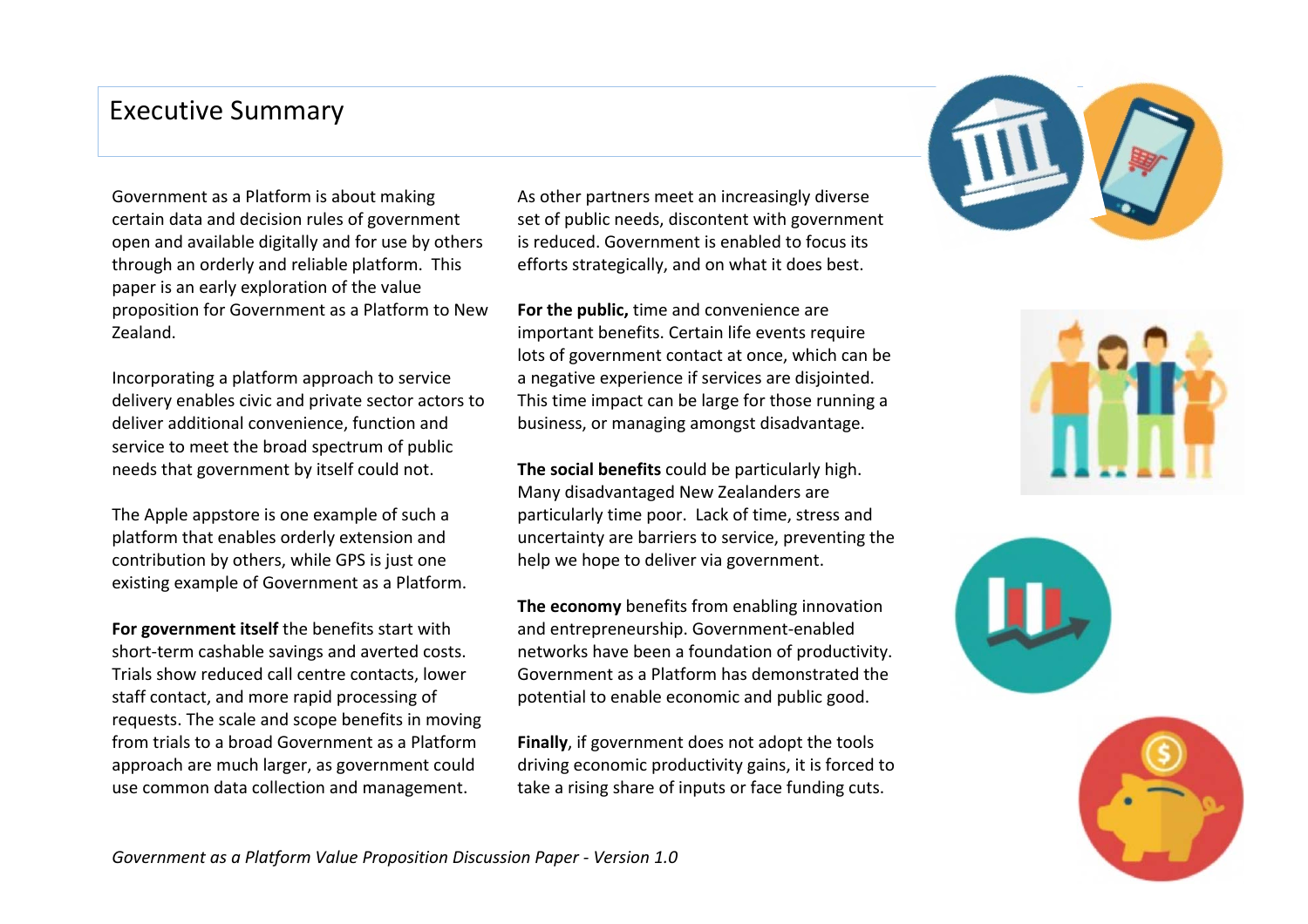### Introduction – Government as a Platform

#### **The Concept**

Many groundbreaking innovations have been platforms that enable others to interact, solve problems and meet needs that could not have been met solely by the platform provider.

Apple and the smartphone, and Amazon show the potential of building a platform that enables others to deliver far more, and to be more transformative, than the platform providers themselves ever could be.

These great platforms are not the Wild West, but are controlled, orderly and accessible. Platforms expose how to access, interact with and build on themselves to partners. An exceptional platform is enabling for partners, but it also enables the provider with controls, along with the ability to shape a core strategy and ensure that a core customer group is served consistently.

Government as a Platform is built from transparent, orderly, and digital access to:

- o Decision rules of government,
- o Transaction services, and
- $\circ$  Appropriate data obtained by and created from government activity.

Decision rules in government cover a wide range of contexts and domains such as how eligibility is determined, applications approved, or compliance determined. Transaction services cover a range of transactional interactions with government including registration, reporting or payments. Data covers a wide range of activities, inputs, outputs, and observations gleaned from these.

Just like the introductory story, Government as a Platform flips a simple switch. Instead of government taking all responsibility for every step of a process by default, government would start by exposing its data and decision rules where possible and be clear about its own delivery and complementary activities required to deliver government's priorities. This approach removes government as a bottleneck, and enables others to uncover and meet particular customer needs.

#### A core role of government would be to:

- o Create and guide an orderly and accessible platform, and
- o Enable others to deliver alongside government and, where effective and appropriate, instead of government.

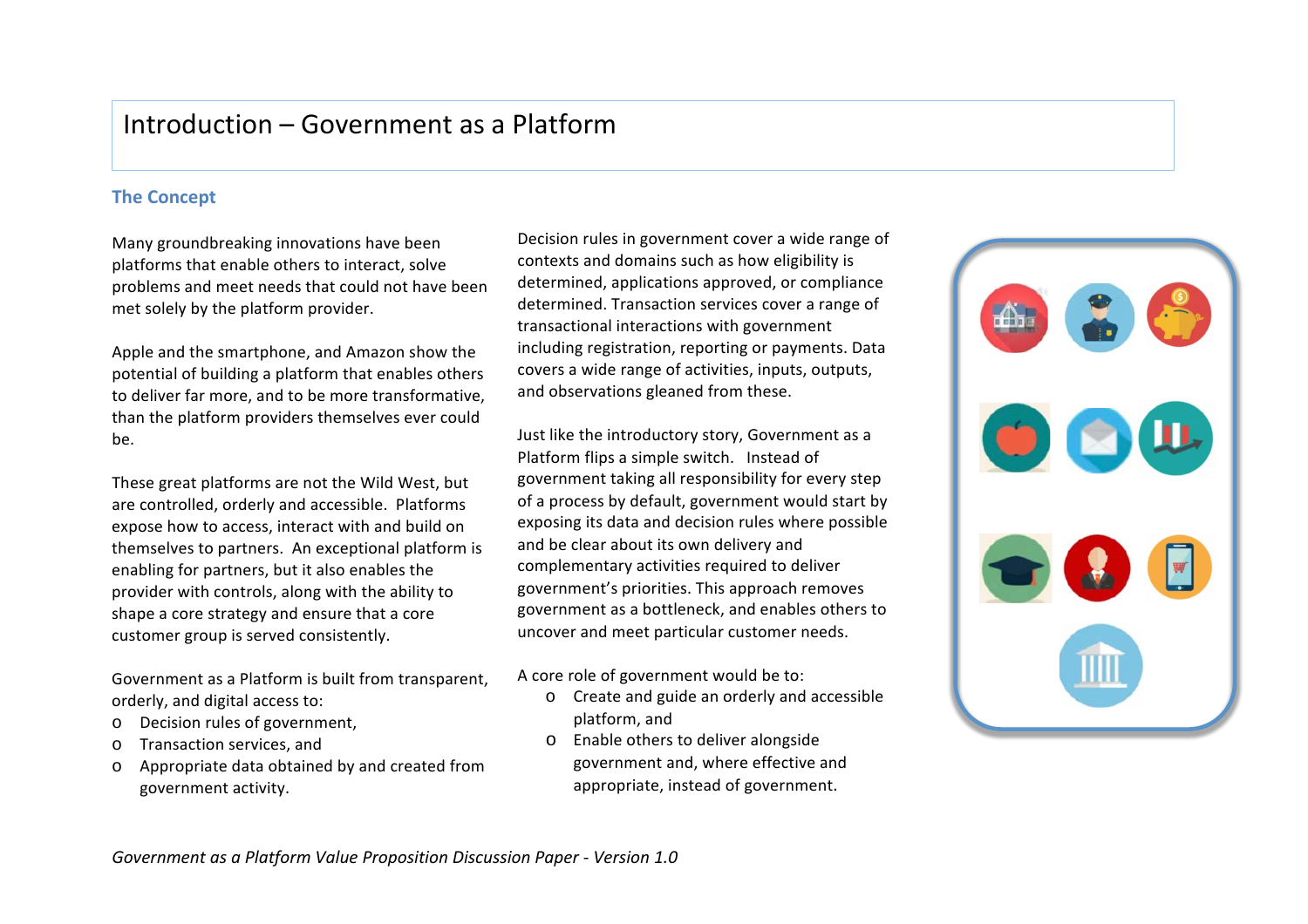#### **Government as a Platform in Practice**

The examples to the right show how government data platforms continue to lead to surprising innovations. This openness and convenience is the benchmark people want, experience daily, and increasingly expect from government.

Lab+ and Result 10 research show that people get frustrated by searching across government for services and programmes, and providing the same information to different agencies when an important life event occurs. This demand is driving the integrated or federated services approach. One ambition for Government as a Platform is a common government information platform enabling government to hold and use common data itself.

Another ambition for Government as a Platform is a predictable source of appropriate government data, and the use of some automated decision rules. Open rules allow authorised parties to predict how they can make interaction with government timely, tailored and effective. Transactional services enable the public and providers integrated, common solutions for common tasks. Together these tools enable innovation from private and third sector parties.

#### **Examples – Government Data Platforms**

We use the Global Positioning System (GPS) every day in an increasing number of ways. GPS-enabled systems let us find directions, find our friends and find good takeaways. GPS is also used in sport, agriculture, supply chain management, analysis of complex movement patterns, and for geocaching.

GPS as a government-created, data-providing platform has allowed others to deliver value its creators never imagined.

Decision rules are often exposed to a degree in tax policy, with authorised parties able to provide services with added convenience to customers.

Weather data is obtained by government for its uses, is provided as a platform, and ends up in an array of smartphone apps, helping us plan our route to work and pack for our holidays.

More recently, several cities around the world have exposed food safety grading and processes, allowing them to be automatically incorporated into Yelp reviews in those cities



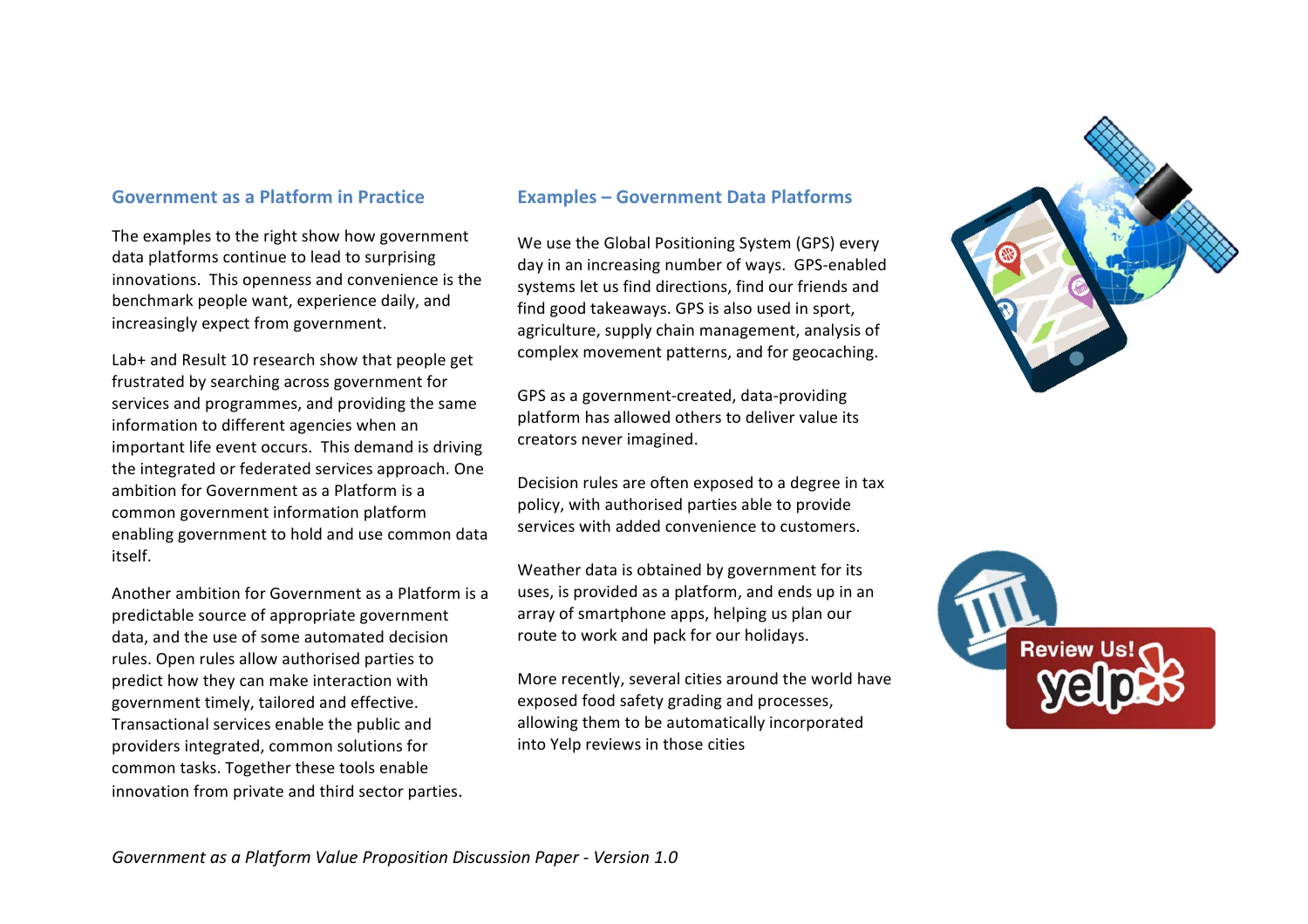### Government platforms have underpinned our prosperity

Government provided infrastructure has been critical to advancing the public good. It is possible to crowd onto the head of a pin about when it is the best role for government to create such platforms, but it is generally agreed to be when, once the infrastructure is in place:

- o People can not easily or effectively be excluded from using it, and
- o One person's use doesn't decrease the benefits available to others.

There is rarely clear-cut certainty (outside of providing a defense force), but a fully-fledged approach to Government as a Platform has a similar public good profile to other important infrastructure. Government-provided roads, sanitation and radio also have these characteristics. and each has been an economic and social boon.

Roads were the backbone network for the technology and growth opportunities of another era. From 1950-1970, modern road networks provided a significant, sustained and measured productivity boost that has been confirmed across a broad range of industries. There is little doubt about the breadth of benefit from the road network, and its impact across the economy and society (along with some drawbacks!).

The internet itself is the canonical story of government enabling the next generation of productivity-supporting infrastructure. While the internet has transformed countless sectors, in the majority of cases, the benefits of a digital interaction with government are yet to be realised.

Government as a Platform can enable this potential for digital infrastructure in the public good. The potential magnitude of change is seen in the innumerable public interactions governed or directly provided by government each year and the roughly 30% of GDP represented by government to support these transactions, goods and services.

Like the road network, this infrastructure could enable others to understand when and how they can connect to government, to build extensions to the network it would provide, to use that network to enable a wide range of other objectives, and to understand how to stand on the shoulders of government to provide services that improve the experience of government for the public.

Also like other networks, it is important to consider when elements of "cost recovery" are sensible, and when they are likely to reduce the benefits arising from a public infrastructure network.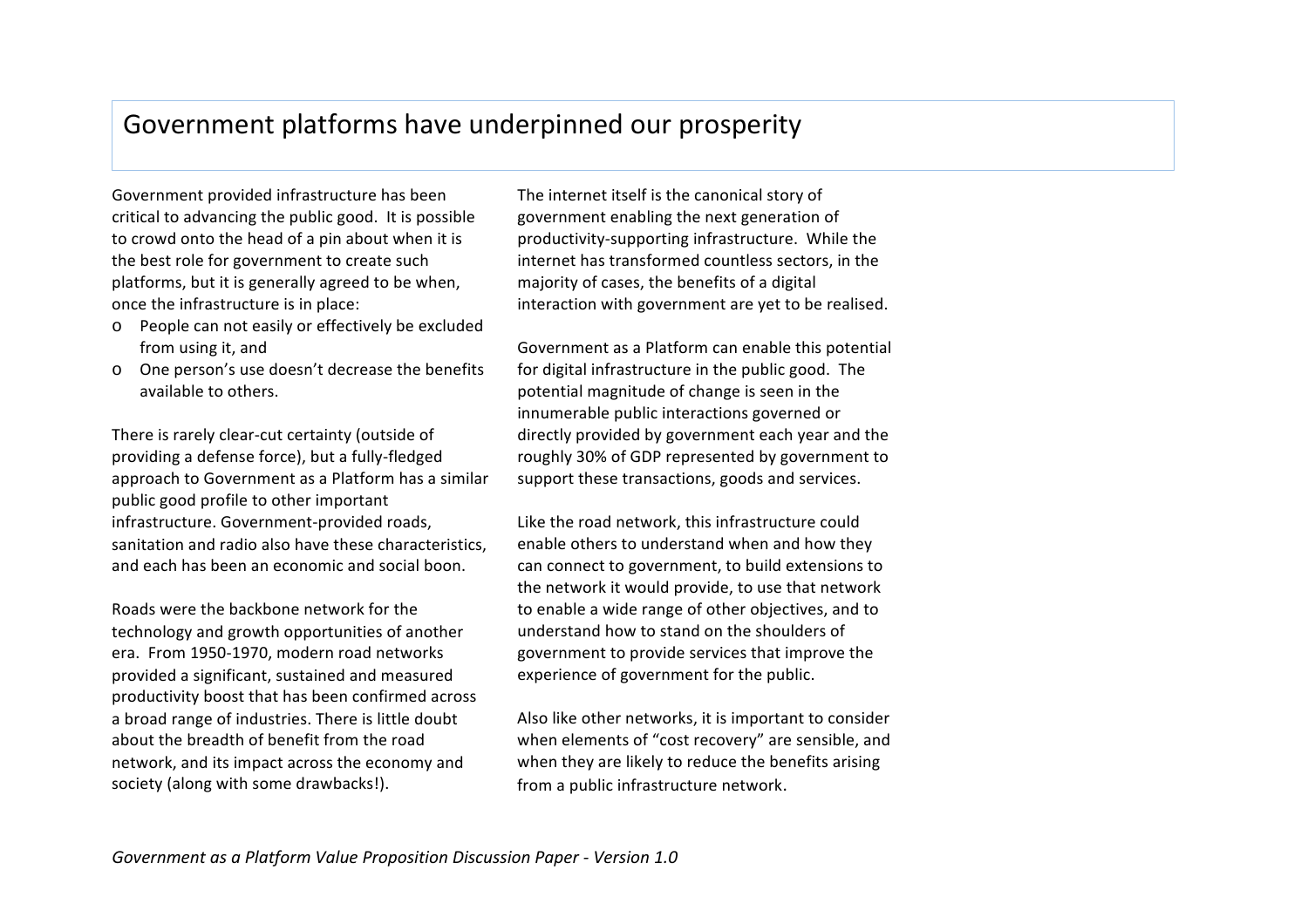## What is already possible can give us an idea about the potential

### The myMSD Trial  $-$  A government transactional and business rules platform

myMSD is an online, smartphone-enabled product allowing MSD clients to perform common transactions such as viewing payment and debt details to declaring weekly wages and applying for hardship grants.

myMSD is part of a broader simplification programme to change the nature of interaction with MSD. Streamlining apply, assess, and pay functions is intended to make the experience less impenetrable and more empowering, which also changes the interaction with case managers.

MSD supported simplification by providing free data to access myMSD. The programme enabled GPs to send medical certificates electronically via a third-party front, which MSD are able to process. myMSD is deployed in a secure government cloud, linking back to MSD core systems via an exposed API. The innovations delivered via the simplification programme required a large IT delivery agency to work in different ways, and to resolve some challenging obstacles. 

This programme also demonstrates that innovating alongside current delivery is feasible.

Concern about costs might be a barrier to innovation for some, however this programme has already generated several sources of savings, including cashable savings.

MSD was able to meaningfully change services while creating several benefits such as:

- $\circ$  The 60% of clients working part time that declare their weekly income through myMSD represent 11,000 transactions, many of these would otherwise have been via a service centre or contact centre.
- $\circ$  220,000 further contacts have been avoided with appointment changes via myMSD.
- $\circ$  40,000 applications for hardship assistance were submitted via the myMSD process instead of other channels.
- o 2.3 million letters viewed on myMSD (99% of users) enable MSD to avoid sending via post.

With so many sources of benefit and reduced pressure arising from just this programme, we wonder about the potential scale of benefit from a broad approach to government as a platform.



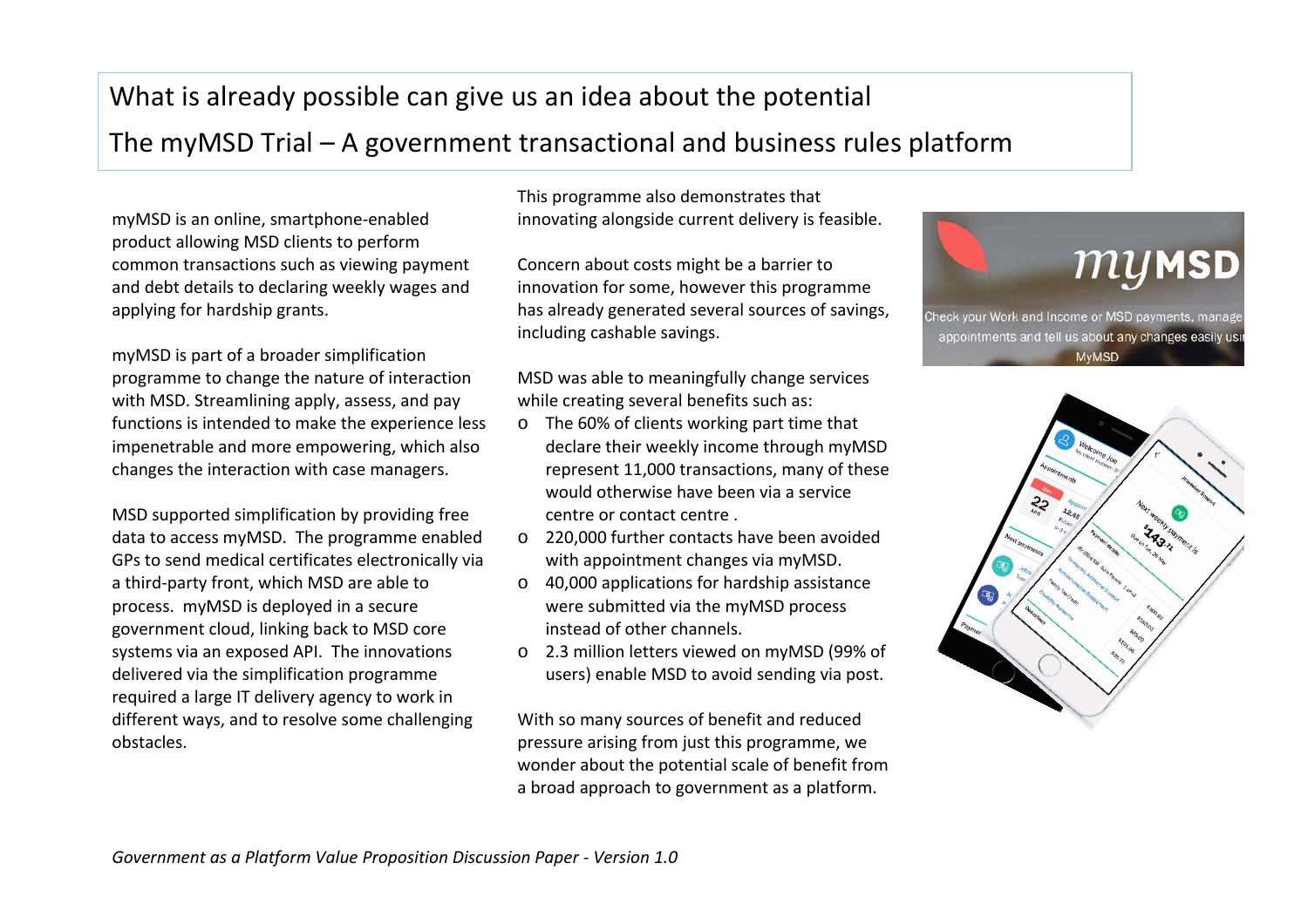Our project has just begun, and did not have access to a full breakdown of myMSD and the simplification programme costs and savings. We would be interested in doing deeper dives into this and other examples. By using current experience and extrapolating to potential future approaches, we hope to further inform agencies re: costs and benefits of potential next steps.

We observed that myMSD used a lightweight, agile approach, which will have limited upfront cost, and which could be simplified further if repeated by others.

We know that early benefit is not trivial. Reducing call centre load can save \$2.50 per minute, which scales quickly in blocks of ten thousand multi-minute contacts weekly. We also know that the wrong kind of in-person contact prevents staff from focusing where benefit is highest. Avoiding these costs can help agencies to manage the growing service pressure they face. The actual averted costs, productivity benefits, and cashable savings are spread well beyond this narrow example, and could be extended further.

#### **What is the scale of potential benefit ?**

myMSD is applied to some MSD transactions. MSD alone carries out 10 million transactions per year across a broad range of applicationbased programmes.

Across government there is a further web of additional application based programmes.

What would the time and money saved be from programmes like myMSD, if scaled though a common interface across a broad ecosystem of services?



Government as a Platform Value Proposition Discussion Paper - Version 1.0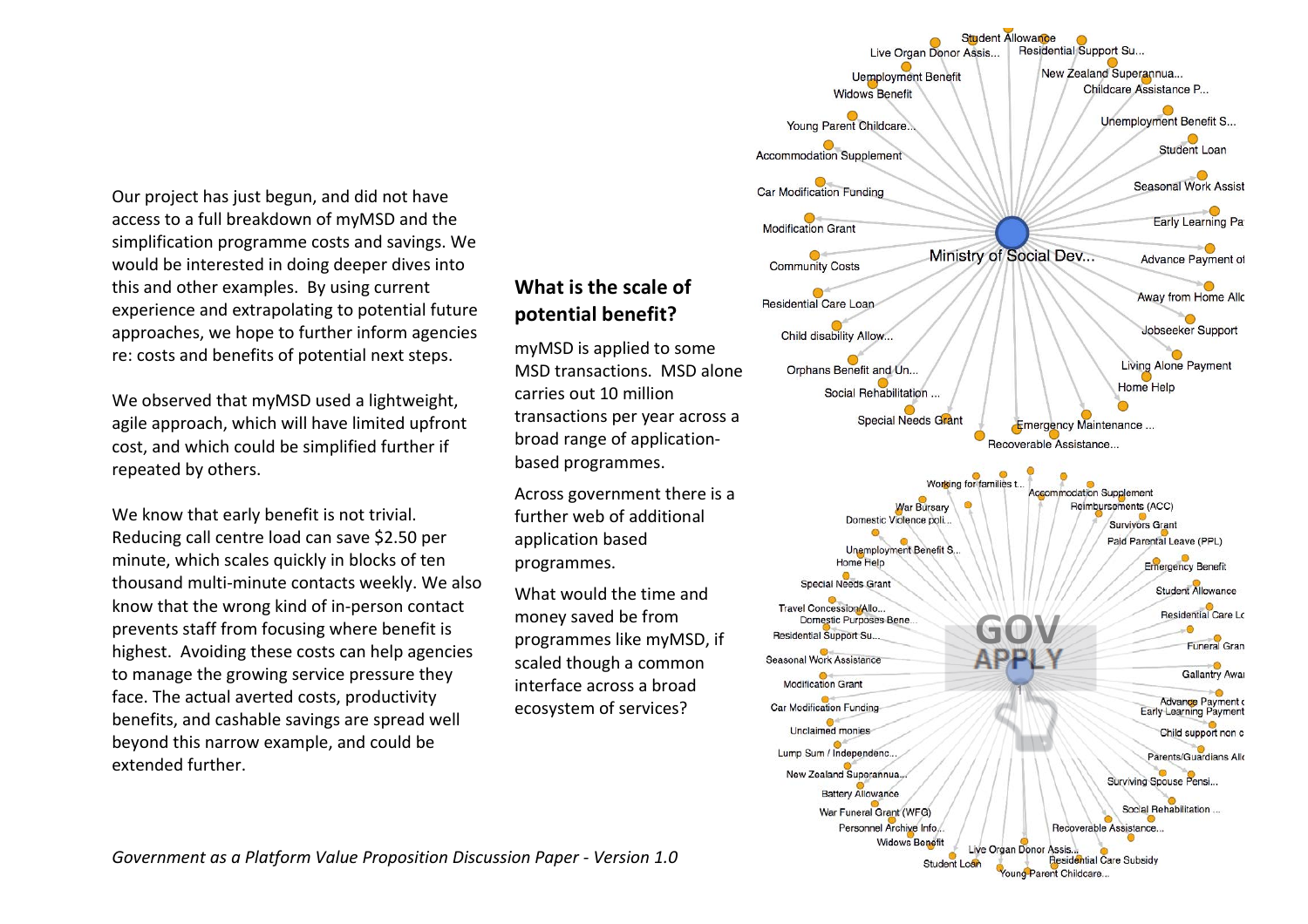# Social benefits from Government as a Platform The myMSD Trial

myMSD and similar products provide time, which is scarce for many in poverty, and peace of mind, both of which result in better uptake of critical services. In this way, ease of delivery can be almost as important as the service itself.

As we better understand the human brain, the costs of complexity are increasingly clear. Poverty or crisis interferes with long-term planning and executive function. When we need help is exactly when we need things to be easy.

DIA and Lab+ look at services through the lens of life events, because often, when people need government services, we often need several of them at once due to illness, injury, birth, death, divorce, change in job, etc.

More and more we are learning that these are the times we are least able to manage complexity. We have learned that, sometimes, when people can't manage, the result is that they don't get the service they need. In this way, products such as myMSD can be part of effective social service delivery.

Those who use myMSD are now able to obtain information crucial to them whenever they need it. They can be certain of the information MSD has

received, and they can avoid stress or uncertainty moabout whether vital assistance will be available.

Perhaps most importantly, myMSD clients have avoided tens of thousands of visits to service centres. We heard about the previous frequency of repeat visits, in which additional information is required or paper-based forms must be obtained and delivered. DIA's Rules Reduction programme found more broadly that misunderstanding of rules and regulations also leads to repeat or ineffective interactions with government. Resolving this provides time to the public and to agency staff.

Several sources highlight the reality of very low discretionary income, which travel to receive service can further compromise. Standard dollar values of time do not capture trade offs when the alternative in time is an emergency food parcel.

Deeper exposure into the experience of Poverty, such as that carried out by the Auckland City Mission and Thinkplace "Family 100" showed that deprivation is accompanied by a critical lack of time and ability to focus. This can impact benefit receipt.

The impact from simplicity on benefit takeup would be a socially important avenue to further explore.



#### **Service Agency** Landscape

lotte spends a lot of time and energy negotiating the service eet her needs. Telling her story of needi nts to get assistance and spending time and effort get onspire to keep Charlotte is a mindset that ate crises rather than future plant





Charlotte struggles to feed her family each we She juggles her budget to pay the most pressi bills, and she prioritises food last. It takes a lot time and effort to obtain their small amount of



*Government as a Platform Value Proposition Discussion Paper - Version 1.0*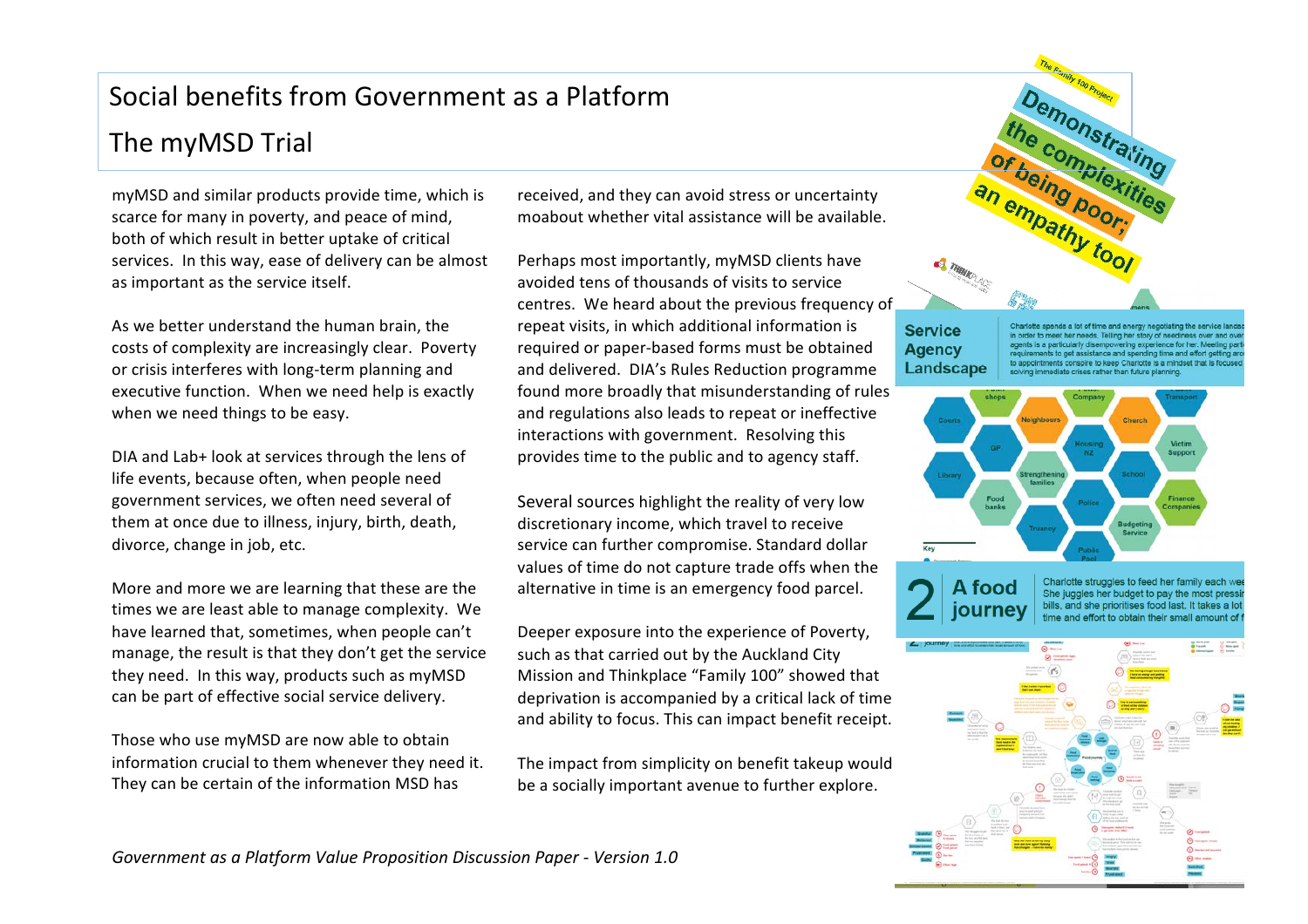# Time Savings from Government as a Platform The example of benefits for those 65 and over

Each year New Zealanders carry out tens of millions of transactions across levels of the Public Sector. Roughly 50,000 New Zealanders currently turn 65 every year, and 230,000 New Zealanders are soon to or have just turned 65, which our research shows is felt as a process, rather than as a single date.

When we turn 65 it has important implications for KiwiSaver and New Zealand Superannuation, while the process also includes a range of other considerations such as veteran's benefits and pensions, and a range of superannuitant concessions, the Super Gold Card/Community services card. This can also be a time when health and employment considerations come to the fore.

There is no great service map, but there are a lot of people who need to learn a range of services, entitlements and the associated conditions (these are all business rules). This is a complicated period of high change, which is why Lab+ took an interest in people's experiences during this process.

Our work considered the example of Chris, who in the simplest terms applied for a cash benefit, but along the way suffers the costs of repeated visits that could have been avoided, due to process uncertainty and additional information 

*Government as a Platform Value Proposition Discussion Paper - Version 1.0*

requirements. There are costs due to waiting, repeated processes, and an extra doctor's visit. At the core of this example is a lapse in service at a service centre. This may not be a common occurrence, but in the future people could more easily resolve and avoid such circumstances.

In this example costs for Chris included:

- $\circ$  Six months of incomplete entitlement (=\$600)
- $\circ$  A chance of missing a benefit altogether (say 50% post mistake, discounted at 7% = \$4170)
- o An unnecessary doctor's visit, two unnecessary service centre visits and travel (\$68.79 at standard time and travel costs)

In this example Chris faced unnecessary costs of \$70 to obtain entitlements of \$32 then \$55 per week. More important is the delay in receipt and potential for some in a similar situation to miss out altogether because the right data and decision rules are not as available as they could be. These costs are in addition to the doctor's time and agency staff time, not valued in our example.



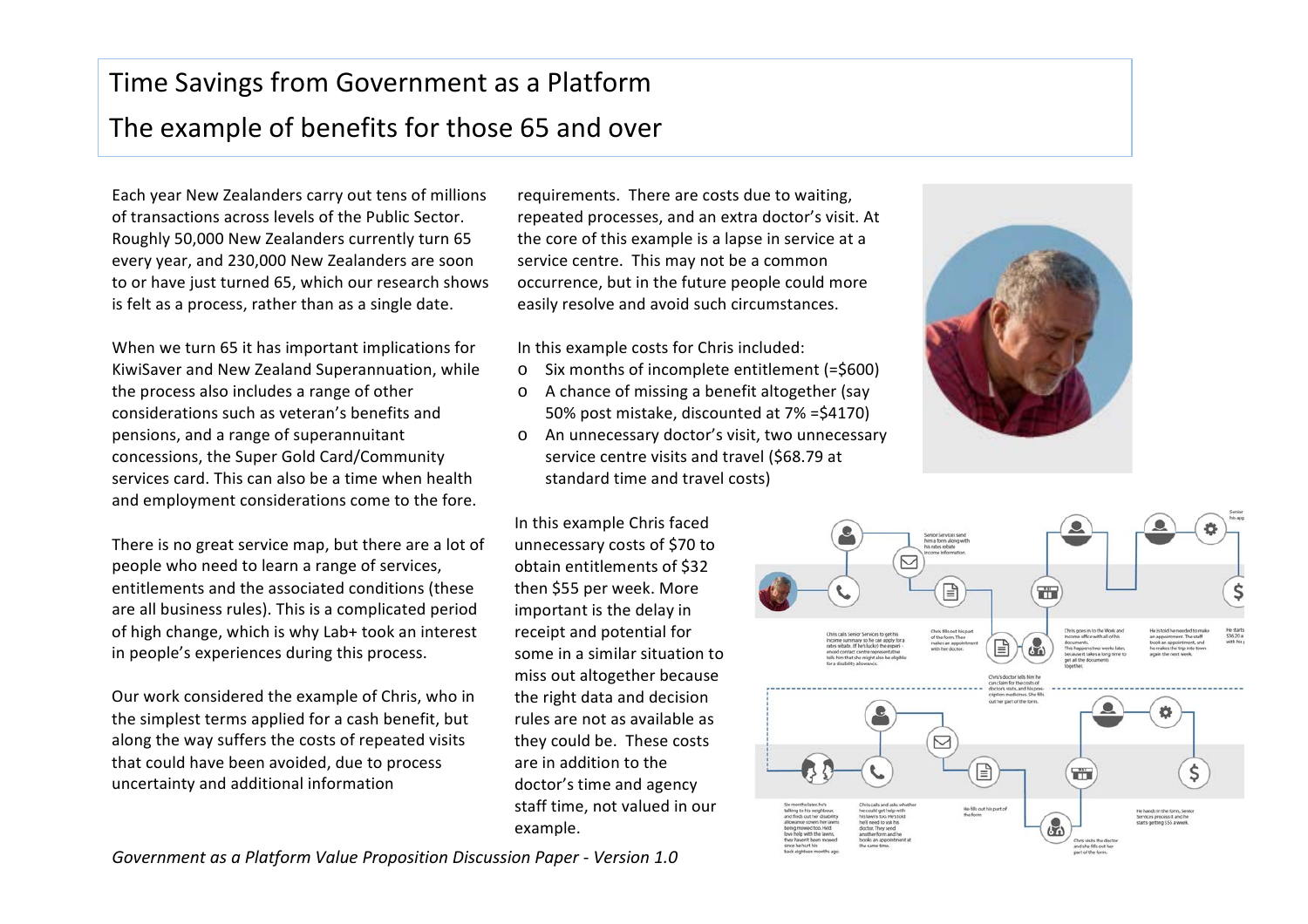### Time Savings from Government as a Platform can also generate commercial benefit

To value the potential time savings arising from innovations enabled by Government as a Platform, a different approach to time valuation is warranted.

Result 10 has provided useful estimates of the value of potential time savings across the population for reduction in forms and unnecessary meetings and travel. The Treasury's Cost Benefit Analysis Tool (CBAX), provides values of customer's time to be used in these calculations - \$22.30 per hour based on average annual income.

Treasury's values will be aligned with research by NZTA and the literature on the value of time savings, particularly in transport, which has explored a wide variety of approaches to valuing time for the population.

A recent vein of research connecting time spent commuting and personal well-being, life satisfaction and wider mental health suggest looking again at these figures for some contexts.

More importantly for this context, where Government as a Platform enables third party service providers, the evidence suggests that many of those who take up these services will predictably be those who value their time highly.

An average value for time is fine until a particular circumstance, like this one, draws people from one end of a distribution. In this case, examples from toll-roading and regional air travel in Australia show a significant proportion of the population with a willingness to pay well-exceeding the average wage rate for time savings.

While income is not the only factor in valuing time savings, NZTA found that, at two-times average income, the willingness to pay for time savings is 40% greater than at average incomes.

A study carried out in the presence of free alternatives, showed 11% of the population willing to pay for time savings, with a willingness to pay up five times higher than the average expected value of time savings.

Where time savings are gained from a commercial transaction, this higher willingness to pay creates tangible economic benefit (producer and consumer surplus for the parties). For government, the parties using alternatives to standard government service delivery would be those most likely to otherwise be frustrated by a lack of alternatives. One result of an alternative is likely to be increased esteem for government.

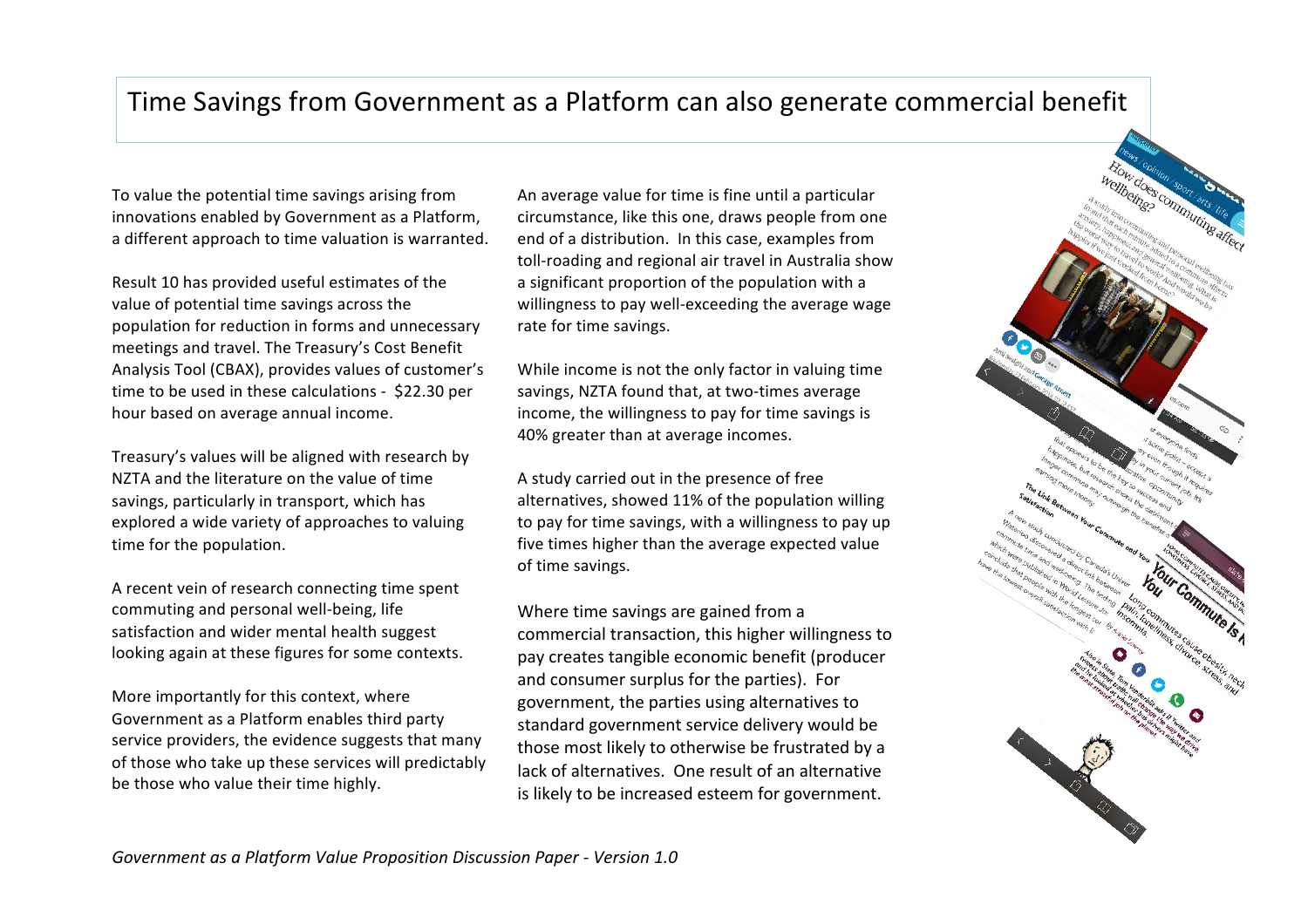#### **Valuing potential time savings**

For this example, imagine a potential time-saving or complexity-reducing product, available from a third party via a Government Platform for a cost.

To determine the number of potential third party transactions we could start with the 3.119 million New Zealanders over the age of 25. Result 10 has indicated that in any year, 40% of these will undergo a major life event such as job change or loss, marriage, birth of a child, injury or illness, a death, etc. This is a group likely interacting with a range of government services, requiring similar transactions, at a point when time savings and reduced complexity would be at a premium.

For the purpose of estimating the value from these transactions, consider:

- o The 40% of 3.119m New Zealanders facing a major life event (1.25m)
- $\circ$  11% of these wiling to pay much higher than the average wage for time savings (137,500)
- o An Australian example of \$99 per hour for those with a high value for time, and willingness to pay for time savings.
- $\circ$  Start with the assumption of only a single hour saved across all of these processes.

These inputs generate a conservative value of time savings, and early-maturity commercial turnover of \$13.6m per annum for each hour an innovative offering can save. This approach considers a life event during which time is at a premium, while research suggests that the time impost from government is high, across several service interactions. Given demonstrated willingness to pay, existing excessive use of time by current services, and demonstrated ability to address these costs, early commercial participation seems likely. Once costs are well under the average hourly value of \$22, a much broader uptake and higher economic value would be expected.

As incomes increase, demand for time is following. Several retail surveys find a majority of customers willing to pay more for better, more convenient service, while two thirds want available self-service options. More studies about lack of time and wellbeing are likely to hurry this along.

Government as a Platform can provide benefit both via the time savings it provides and also by making a tangible economic contribution. It would be valuable to test this proposition further, exploring potential hours saved, willingness to pay in this domain and to further explore avenues of potential commercial and economic benefit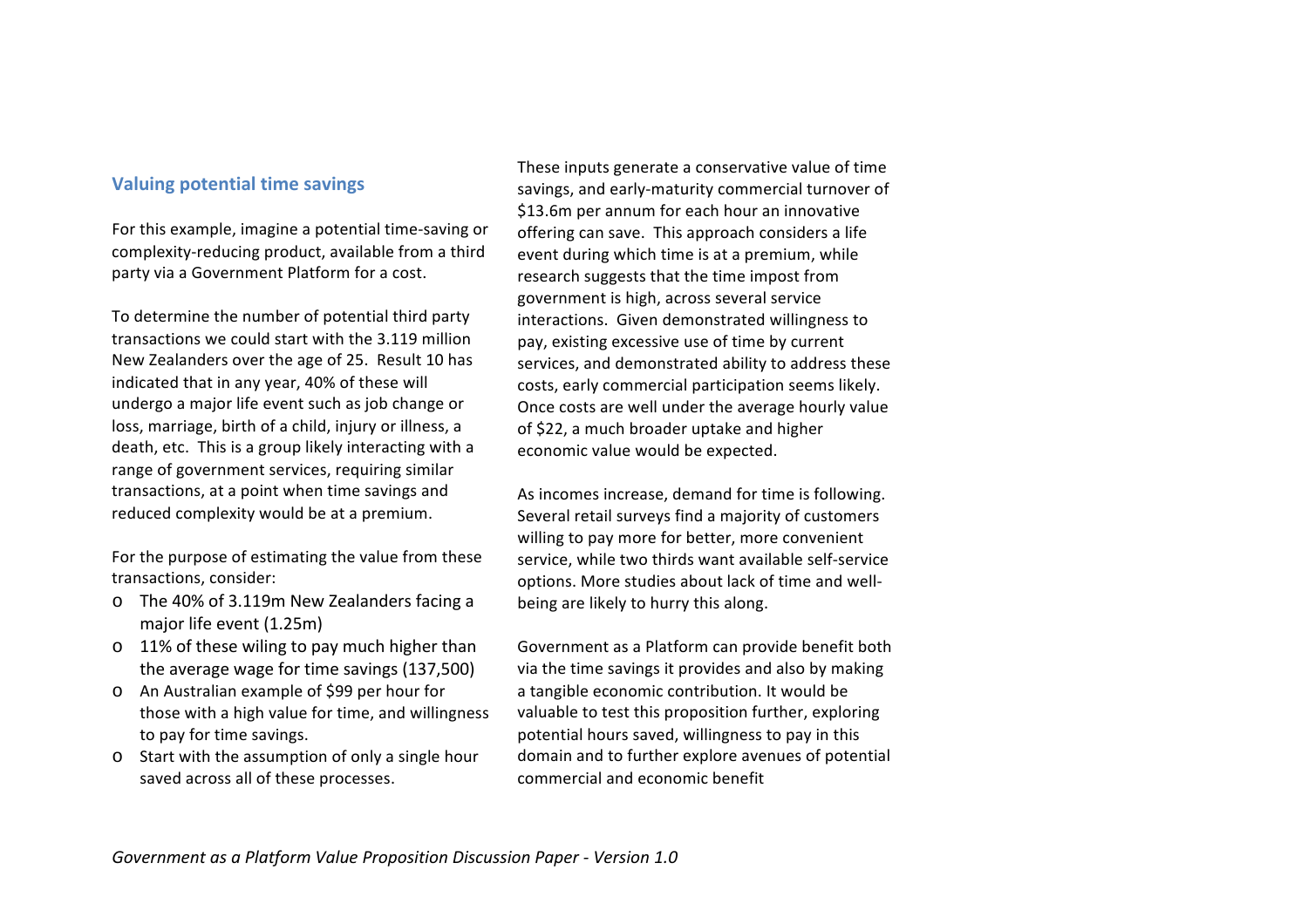## Government as a Platform allows government to join in productivity improvement If government does not join in, then it will squeeze the economy, or be squeezed by it

Productivity is the driving force behind rising economic living standards over time. Productivity describes the innovations and improvements that allow us to produce more with the same or fewer inputs, including hours worked.

Right now, the private sector is using tools in common with the Government as a Platform approach to improve productivity and deliver the kinds of services to customers that the public demands from government.

Leading practices now allow companies to understand and engage customers about their potential needs using analytics and customer data. This is the kind of service Result 10 research shows that the public wants  $-$  the ability to understand individual needs and to help navigate a complex map of services. If government enables the data and the platform, the capability exists to enable these services.

Platforms are now the way providers enable an ecosystem to address complex customer needs. Single entities (like government agencies) delivering all supply chain functions themselves across a diverse customer base are a thing of the past.

Gartner has found that businesses are now investing in customer experience more than any other area of marketing. These investments form the benchmark for public expectation. If government chooses not to incorporate these same tools itself, then it is choosing to be more and more expensive over time.

The economist William Baumol died on May 4 2017. Baumol predicted in theory, and then demonstrated empirically, that when one part of the economy does not improve its productivity, then either it must shrink, or take up an increasing amount of resource to produce a relatively more outdated output.

When government does not adopt the productive approaches of the broader economy, over time, it will continue to require the same inputs to achieve what it previously produced. The rest of the economy will have produced higher living standards and greater purchasing power. Government will still have to pay rents and salaries driven by higher living standards to produce an output at a level achieved in the past. The rest of the economy must either pay higher taxes for the same services, or reduce other government expenditure and services.